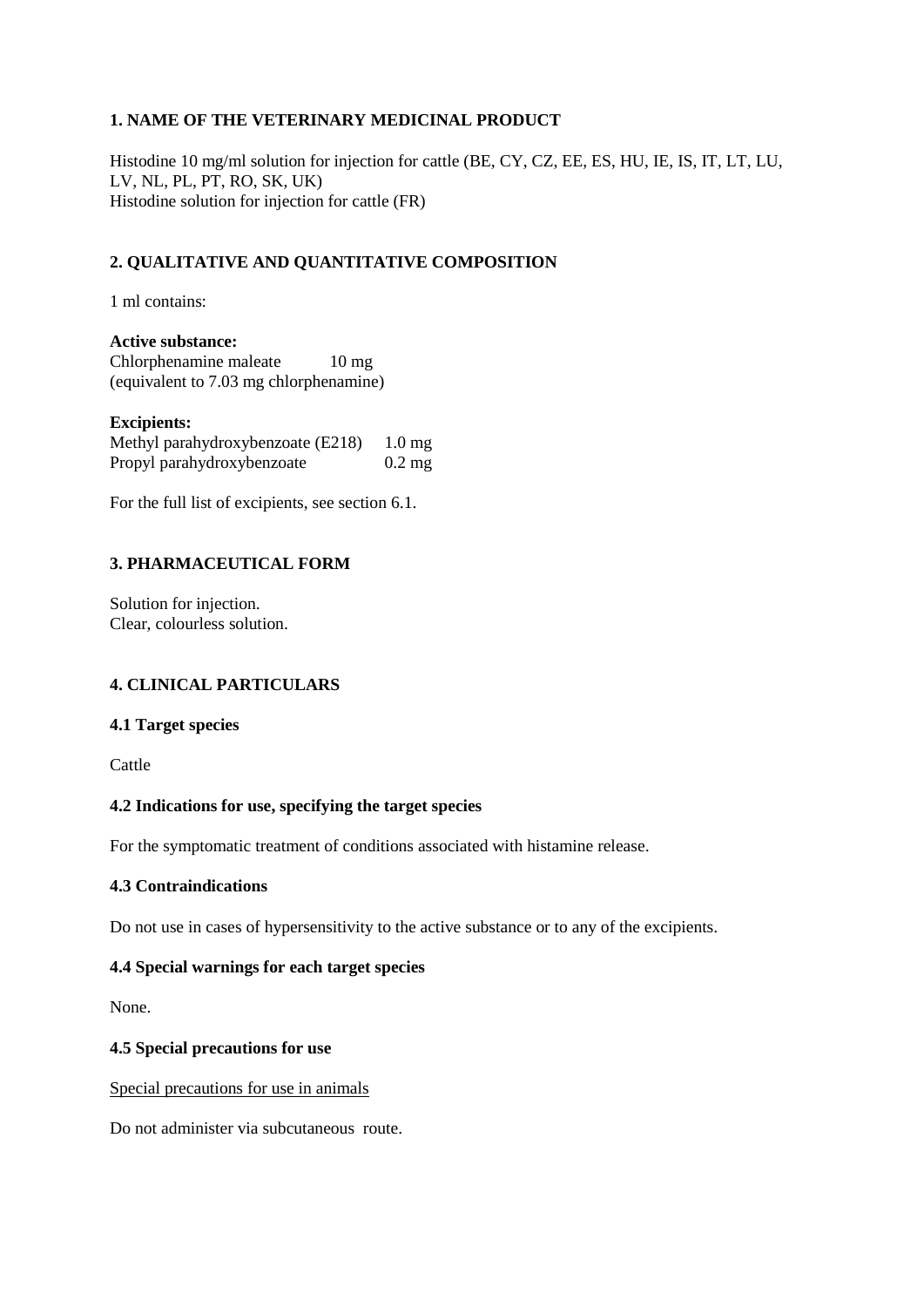Although intravenous administration has an immediate therapeutic effect, it can have excitatory effects on the CNS. Consequently, administer slowly and interrupt administration for a few minutes if necessary, when using this route.

#### Special precautions to be taken by the person administering the veterinary medicinal product to animals

Chlorphenamine can cause sedation. Wash splashes from skin and eyes immediately. Precautions should be taken to avoid accidental self-injection with this drug. Preferably use a guarded needle until the moment of injection. In case of accidental self-injection, seek medical advice immediately and show the package leaflet or the label to the physician. DO NOT DRIVE.

## **4.6 Adverse reactions (frequency and seriousness)**

Chlorphenamine has a weak sedative effect.

## **4.7 Use during pregnancy and lactation**

The safety of the product has not been established during pregnancy and lactation. Use only according to the benefit-risk assessment by the responsible veterinarian.

#### **4.8 Interaction with other medicinal products and other forms of interactions**

Concomitant use of other antihistamines or barbiturates may boost the sedative effect of chlorphenamine. The use of antihistamines may conceal early signs of ototoxicity caused by some antibiotics (i.e. aminoglycosides and macrolides) and may shorten the effect of oral anticoagulants.

#### **4.9 Amounts to be administered and administration route**

Intramuscular or intravenous use. Intravenous injection should be slow and, if necessary, discontinued for a few minutes (see 4.5).

Adult animals:

0.5 mg Chlorphenamine maleate /kg bodyweight (equivalent to 5 ml/100 kg bodyweight), once a day for three consecutive days.

Calves:

1 mg Chlorphenamine maleate /kg bodyweight (equivalent to 10 ml/100 kg bodyweight), once a day for three consecutive days.

#### **4.10 Overdose (symptoms, emergency procedures, antidotes), if necessary**

Doses up to four times the therapeutic dose have been well tolerated. In very rare cases, local reactions were observed at the injection site. All the reactions were transient and resolved spontaneously.

#### **4.11 Withdrawal periods**

Meat and offal: 1 day Milk: 12 hours

## **5. PHARMACOLOGICAL PROPERTIES**

Pharmacotherapeutic group: Antihistamines for systemic use. ATC vet code: QR06AB04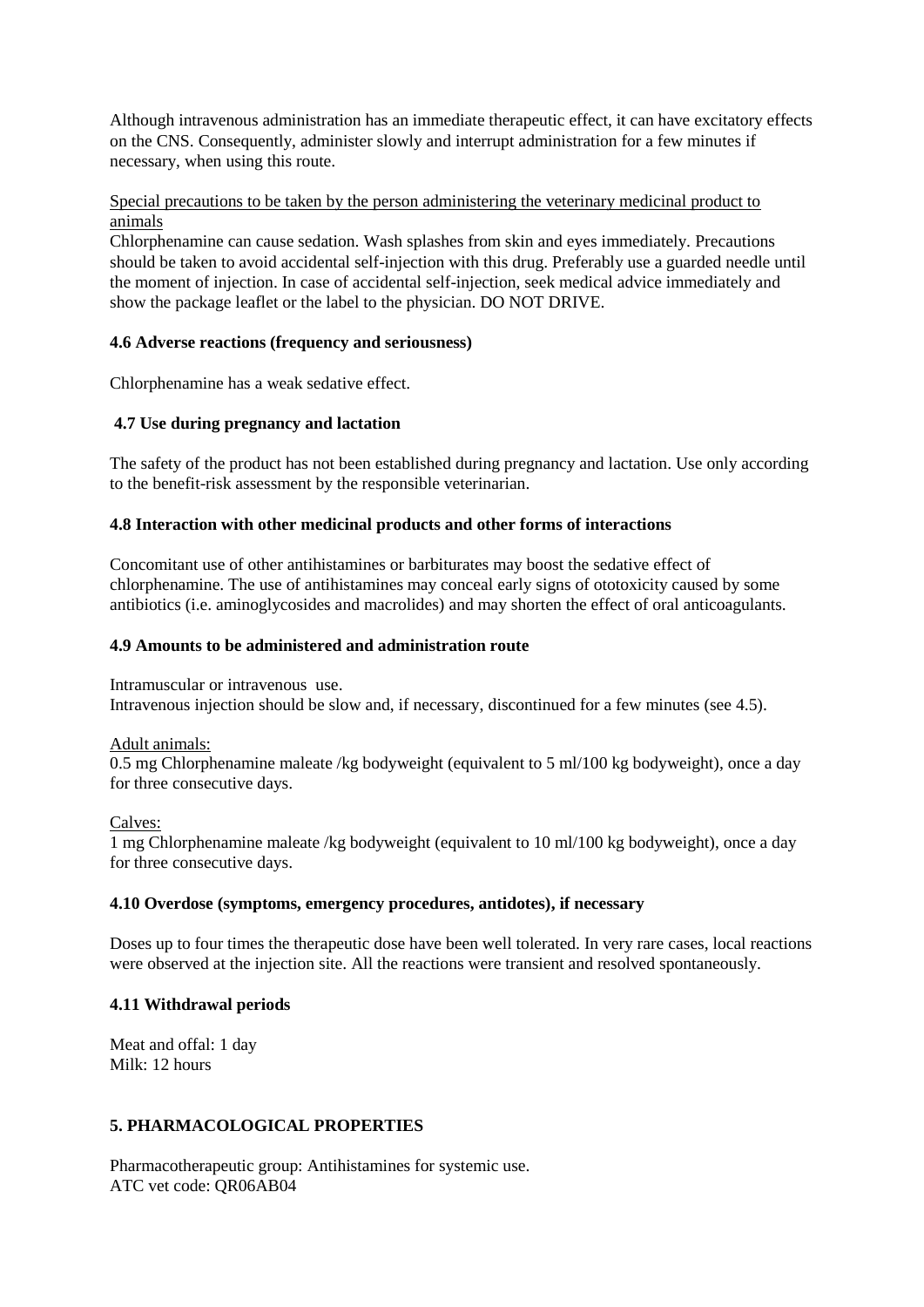#### **5.1 Pharmacodynamic properties**

Chlorphenamine maleate is a racemic compound classified as an alkyl amine group antihistamine that, due to its chemical characteristics, is able to bind to the H1 receptor present on the cell membrane and therefore compete with the natural endogenous ligand for the same site. Receptor occupation by chlorphenamine maleate does not, in itself, induce pharmacological responses, but significantly inhibits those induced by histamine. On the basis of these observations, chlorphenamine maleate behaves as a direct or reversible competitive receptor antagonist. Chlorphenamine maleate is not able to inhibit the synthesis or release of histamine.

## **5.2 Pharmacokinetic particulars**

After intravenous administration the medicinal product's plasma concentration drops from 36 ng/mL to the method's limit of detection (1 ng/mL) 24 hours after administration. The calculated elimination half-life  $(T_{1/2\beta})$  is 2.11 hours, the mean residence time (MRT) is 2.35 hours, total clearance (Cl<sub>B</sub>) 1.315 L/kg/h and the volume of distribution (Vd) just over 3 L/kg. Following intramuscular administration, peak concentration ( $C_{\text{max}} = 142$  ng/mL) is reached in 28 minutes ( $T_{\text{max}}$ ). Plasma concentrations then drop rapidly to reach values of 60 and 12 μg/kg after 2 and 8 hours before dropping below the limit of quantification (1 μg/kg) 24 hours after treatment. MRT and bioavailability were 3.58 hours and 100%, respectively.

The compound and its metabolites are excreted primarily via the kidneys in urine, with a small amount in unmodified form and the majority as a breakdown product, almost completely, within 24 hours.

## **6. PHARMACEUTICAL PARTICULARS**

## **6.1 List of excipients**

Methyl parahydroxybenzoate (E218) Propyl parahydroxybenzoate Disodium phosphate dodecahydrate Sodium dihydrogen phosphate dihydrate Water for injection

## **6.2 Major incompatibilities**

In the absence of compatibility studies, this veterinary medicinal product must not be mixed with other medicinal products.

## **6.3 Shelf life**

Shelf life of the veterinary medicinal product as packaged for sale: 2 years. Shelf life after opening of the immediate packaging: 56 days.

## **6.4 Special precautions for storage**

This veterinary medicinal product does not require any special temperature storage precautions. Store in the original package in order to protect from light.

## **6.5 Nature and composition of the immediate packaging**

Clear Type II glass vials and polypropylene vials containing 100 ml or 250 ml, closed with a coated